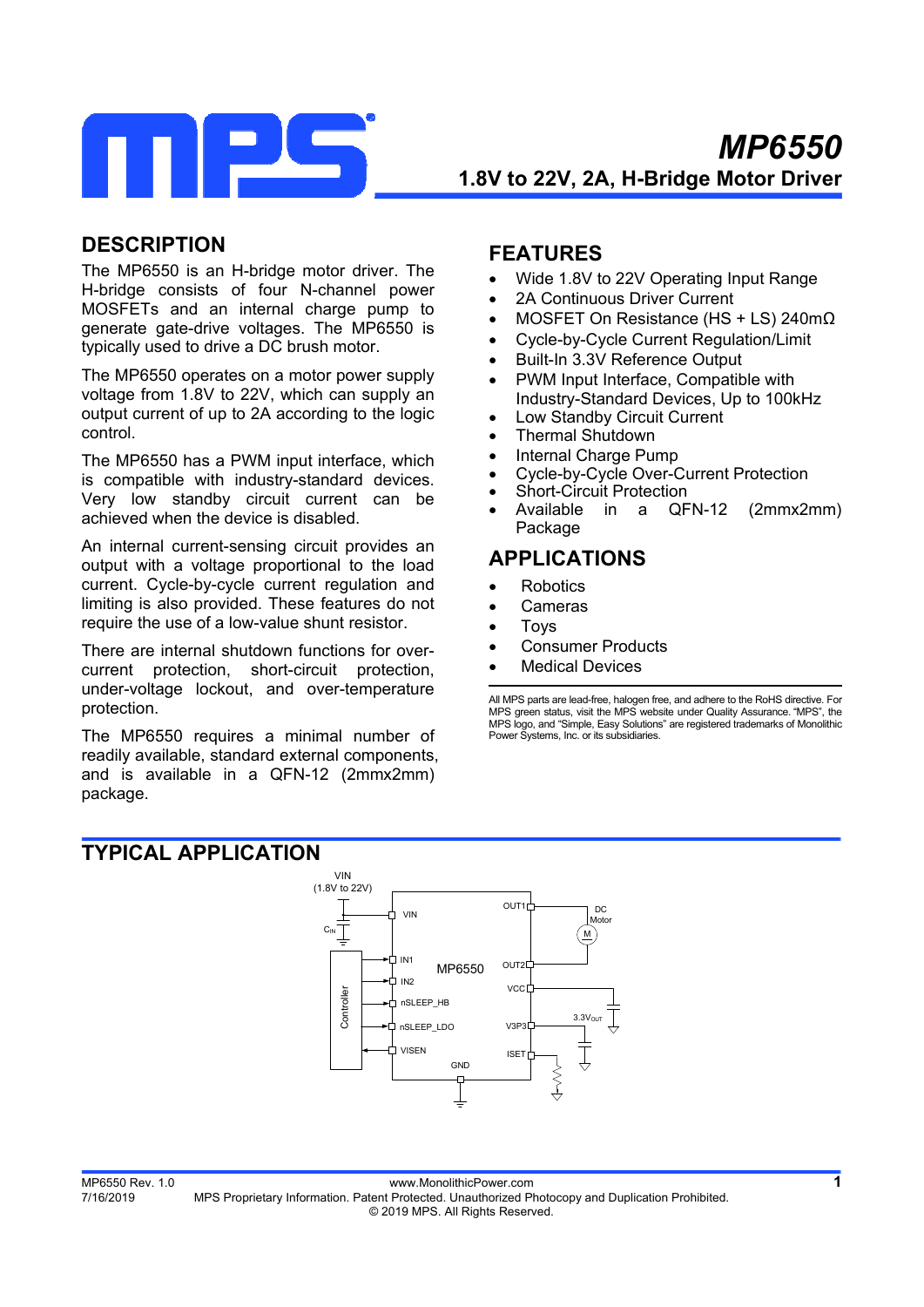

## **ORDERING INFORMATION**

| Part Number* | Package            | <b>Top Marking</b> |
|--------------|--------------------|--------------------|
| MP6550GG     | $QFN-12$ (2mmx2mm) | See Below          |

\* For Tape & Reel, add suffix –Z (e.g. MP6550GG–Z).

# **TOP MARKING**

**GXY** LLL

GX: Product code of MP6550GG Y: Year code LLL: Lot number



# **PACKAGE REFERENCE**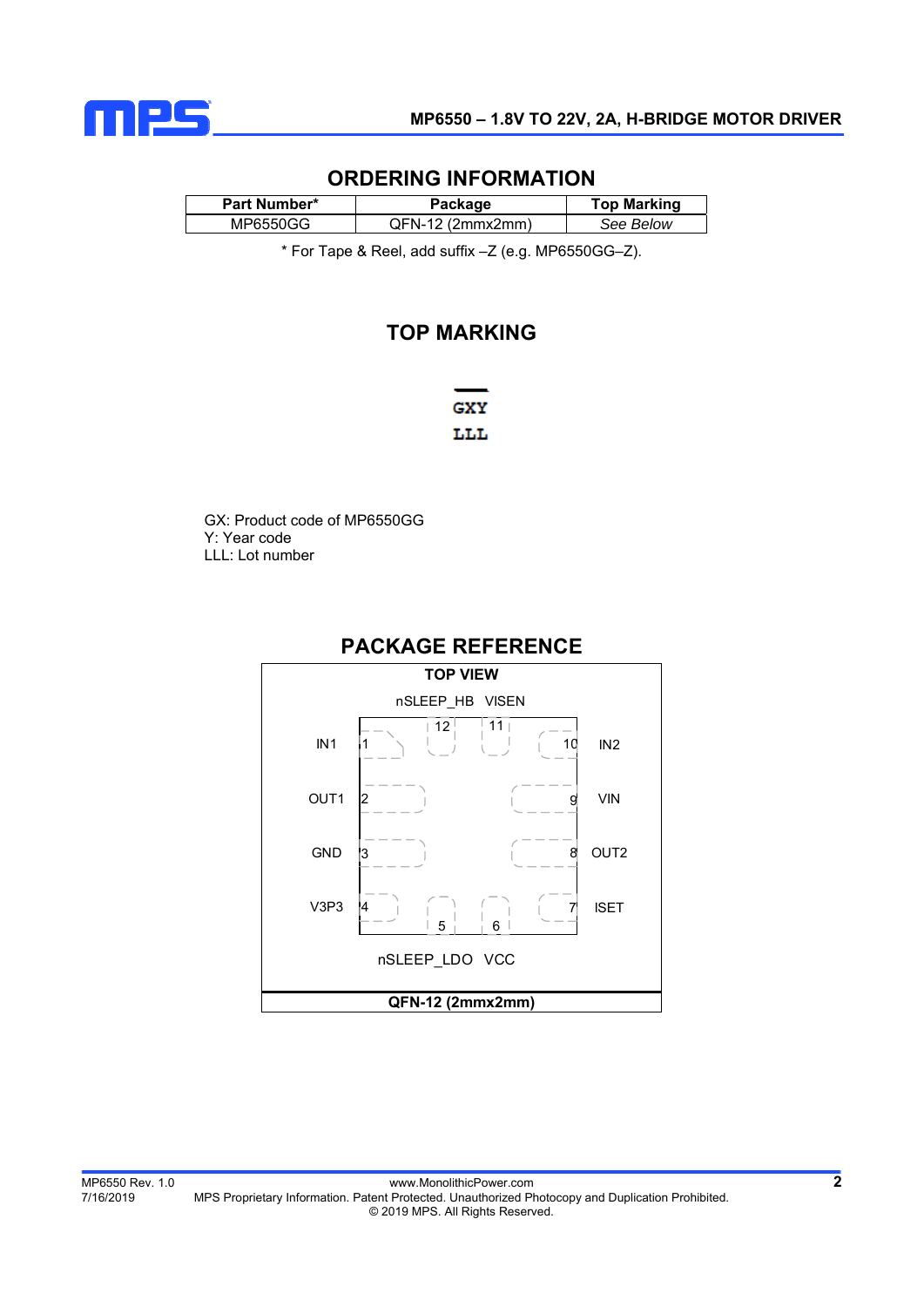

| <b>PIN FUNCTIONS</b> |
|----------------------|
|----------------------|

| Pin# | <b>Name</b>      | <b>Description</b>                                                                                                                                                    |
|------|------------------|-----------------------------------------------------------------------------------------------------------------------------------------------------------------------|
| 1    | IN1              | <b>Input 1.</b> Internal pull-down resistor.                                                                                                                          |
| 2    | OUT1             | <b>Switch output 1. Connect OUT1 to the motor winding.</b>                                                                                                            |
| 3    | <b>GND</b>       | Ground.                                                                                                                                                               |
| 4    | V3P3             | 3.3V regulator output. Bypass to GND with a 0.47 $\mu$ F capacitor.                                                                                                   |
| 5    | nSLEEP LDO       | Sleep mode input of LDO output. Pull high for 3.3V LDO normal operation. Pull low to<br>disable the LDO output and enter low-power sleep mode. Internal pull-down.    |
| 6    | VCC              | Internal circuitry supply bypass. Bypass VCC to GND with a 0.1µF to 10µF capacitor.                                                                                   |
| 7    | <b>ISET</b>      | Current programming resistor. Connect a resistor to ground to set the current limit and<br>VISEN output voltage.                                                      |
| 8    | OUT <sub>2</sub> | Switch output 2. Connect OUT2 to the motor winding.                                                                                                                   |
| 9    | <b>VIN</b>       | Supply voltage. An input capacitor is needed to prevent large voltage spikes from<br>appearing at the input.                                                          |
| 10   | IN <sub>2</sub>  | Input 2. Internal pull-down resistor.                                                                                                                                 |
| 11   | <b>VISEN</b>     | Current-sense output voltage.                                                                                                                                         |
| 12   | nSLEEP HB        | Sleep mode input of H-bridge. Pull high for H-bridge normal operation. Pull low to<br>disable the H-bridge output and enter low-power sleep mode. Internal pull-down. |

## **ABSOLUTE MAXIMUM RATINGS** (1)

| Continuous power dissipation ( $T_A = 25^{\circ}C$ ) <sup>(2)</sup> |  |
|---------------------------------------------------------------------|--|
|                                                                     |  |
|                                                                     |  |
|                                                                     |  |
|                                                                     |  |

#### *Recommended Operating Conditions* (3)

| Operating junction temp $(T_J)$ -40°C to +125°C |  |
|-------------------------------------------------|--|

*Thermal Resistance* (4) *θJA θJC*

QFN-12 (2mmx2mm).…..…...… 80 ..…16..…°C/W

#### **Notes:**

- 1) Exceeding these ratings may damage the device.
- 2) The maximum allowable power dissipation is a function of the maximum junction temperature  $T_J$  (MAX), the junction-toambient thermal resistance  $θ<sub>JA</sub>$ , and the ambient temperature TA. The maximum allowable continuous power dissipation at any ambient temperature is calculated by  $P_D$  (MAX) = (TJ) (MAX) - TA) / θJA. Exceeding the maximum allowable power dissipation will cause excessive die temperature, and the regulator will go into thermal shutdown. Internal thermal shutdown circuitry protects the device from permanent damage.
- 3) The device is not guaranteed to function outside of its operating conditions.
- 4) Continuous current depends on PCB layout and ambient temperature.
- 5) Measured on JESD51-7, 4-layer PCB.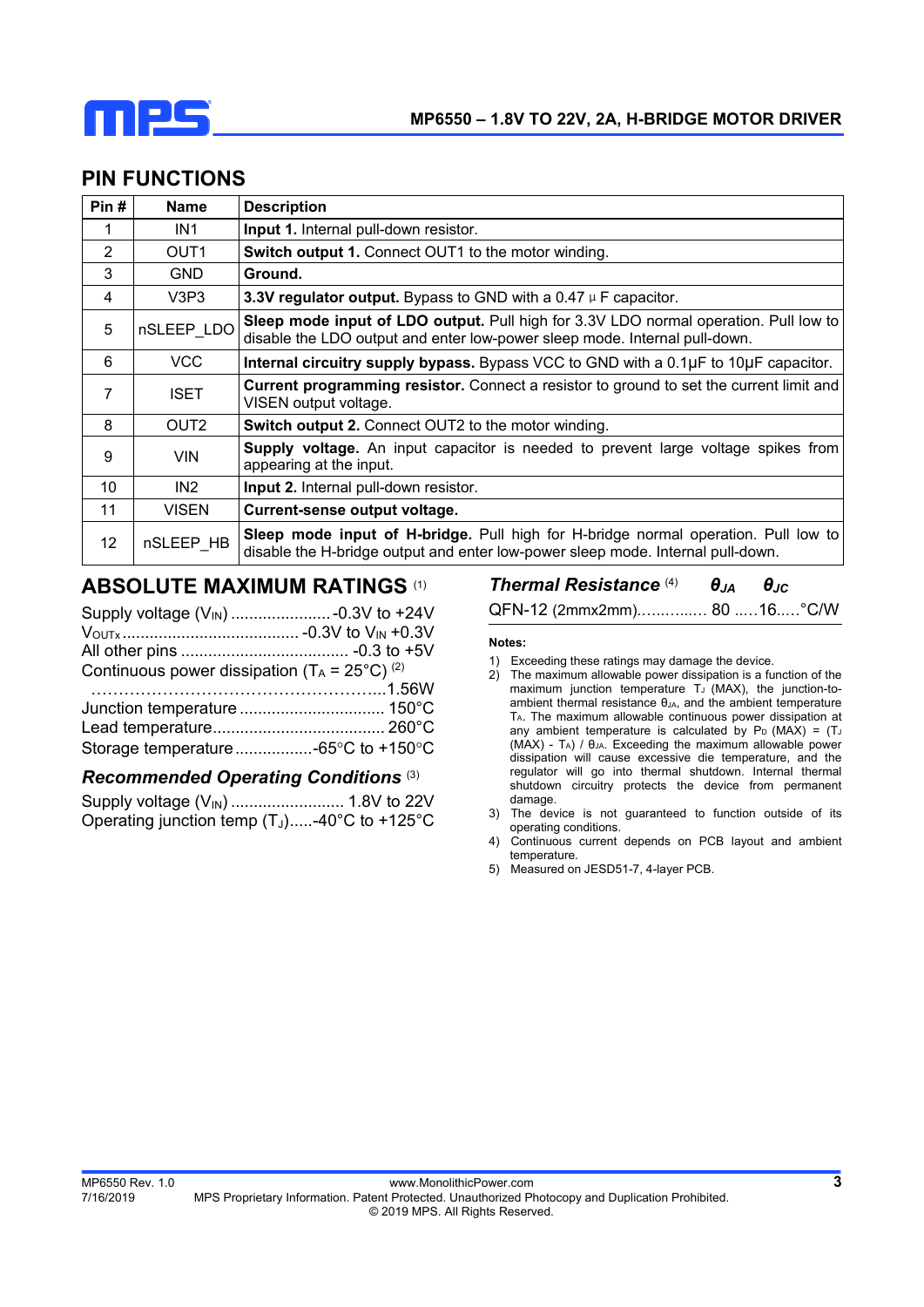

# **ELECTRICAL CHARACTERISTICS**

## V<sub>IN</sub> = 5V, T<sub>A</sub> = 25°C, unless otherwise noted.

| <b>Parameters</b>                                           | Symbol                | <b>Condition</b>                                                         | Min  | <b>Typ</b> | <b>Max</b> | <b>Units</b> |  |  |
|-------------------------------------------------------------|-----------------------|--------------------------------------------------------------------------|------|------------|------------|--------------|--|--|
| <b>Power Supply</b>                                         |                       |                                                                          |      |            |            |              |  |  |
| Input supply voltage                                        | <b>V<sub>IN</sub></b> |                                                                          | 1.8  |            | 22         | $\vee$       |  |  |
| Operating supply current                                    |                       | no PWM, no load,<br>nSLEEP_HB = 5V,<br>$nSLEEP$ $LDO = 0$                |      | 0.85       | 1.1        | mA           |  |  |
|                                                             |                       | 50-kHz PWM, no load,<br>nSLEEP_HB = 5V,<br>$nSLEEP$ $LDO = 0$            |      | 1.2        | 1.5        | mA           |  |  |
| Operating supply current                                    |                       | $VIN = 5V$ to 22V, $I_{V3P3} =$<br>0A, nSLEEP HB = 0,<br>nSLEEP LDO = 5V |      | 80         | 120        | μA           |  |  |
| Sleep mode supply current                                   | lQ                    | $nSLEEP$ HB = 0,<br>nSLEEP_LDO = 0                                       |      | 10         | 120        | nA           |  |  |
| Under-voltage lockout threshold rising                      |                       |                                                                          |      | 1.68       | 1.8        | V            |  |  |
| Under-voltage lockout threshold hysteresis                  |                       |                                                                          |      | 150        |            | mV           |  |  |
| Externally applied PWM frequency                            | f <sub>PWM</sub>      |                                                                          |      |            | 100        | kHz          |  |  |
| <b>V3P3 Regulator</b>                                       |                       |                                                                          |      |            |            |              |  |  |
| LDO output                                                  |                       | $V_{IN}$ > 3.7V, $I_{OUT}$ = 0A to<br>50 <sub>m</sub> A                  | 3.1  | 3.3        | 3.5        | V            |  |  |
| Control Inputs (IN1, IN2, nSLEEP_HB, nSLEEP_LDO)            |                       |                                                                          |      |            |            |              |  |  |
| Input high voltage                                          | <b>VIH</b>            |                                                                          | 1.6  |            |            | $\vee$       |  |  |
| Input low voltage                                           | VIL                   |                                                                          |      |            | 0.4        | $\vee$       |  |  |
| Input high current                                          | <b>IIH</b>            | $V_{IN} = 3.3V$                                                          |      |            | 50         | μA           |  |  |
| Input low current                                           | IIL                   | $V_{IN} = 0V$                                                            | $-5$ |            | $+5$       | μA           |  |  |
| Input pull-down resistance                                  | <b>RPD</b>            |                                                                          |      | 520        |            | kΩ           |  |  |
| <b>Motor Driver Outputs (OUT1, OUT2)</b>                    |                       |                                                                          |      |            |            |              |  |  |
| HS switch on resistance                                     | $R_{DS(ON)}$          | $I_O = 800mA$ , $T_A = 25^{\circ}C$                                      |      | 0.12       | 0.17       | Ω            |  |  |
| LS switch on resistance                                     | $R_{DS(ON)}$          | $I_O = 800mA$ , $T_A = 25^{\circ}C$                                      |      | 0.12       | 0.17       | Ω            |  |  |
| Output enable time                                          | t1                    |                                                                          |      |            | 200        | ns           |  |  |
| Output disable time                                         | t2                    |                                                                          |      |            | 200        | ns           |  |  |
| Delay time                                                  | t3                    | INx high to OUTx high                                                    |      |            | 300        | ns           |  |  |
|                                                             | t4                    | INx low to OUTx low                                                      |      |            | 300        | ns           |  |  |
| Output rise time                                            |                       | $RL = 20\Omega$                                                          |      |            | 100        | ns           |  |  |
| Output fall time                                            |                       | $RL = 20\Omega$                                                          |      |            | 100        | ns           |  |  |
| Wake time, nSLEEP_HB rising edge to part<br>H-bridge active | twake                 |                                                                          |      |            | 200        | μs           |  |  |
| Dead time                                                   |                       |                                                                          |      | 100        |            | ns           |  |  |
| <b>Current Control</b>                                      |                       |                                                                          |      |            |            |              |  |  |
| Off time                                                    | titrip                | After ITRIP                                                              |      | 17         |            | $\upmu$ s    |  |  |
| <b>ISET</b> current                                         | <b>I</b> ISET         |                                                                          | 95   | 100        | 105        | µA/A         |  |  |
| Current trip voltage (rising)                               | VITRIP-R              | At VISEN pin                                                             | 475  | 500        | 525        | mV           |  |  |
| Current trip voltage (falling)                              | VITRIP-F              | At VISEN pin                                                             | 380  | 400        | 420        | mV           |  |  |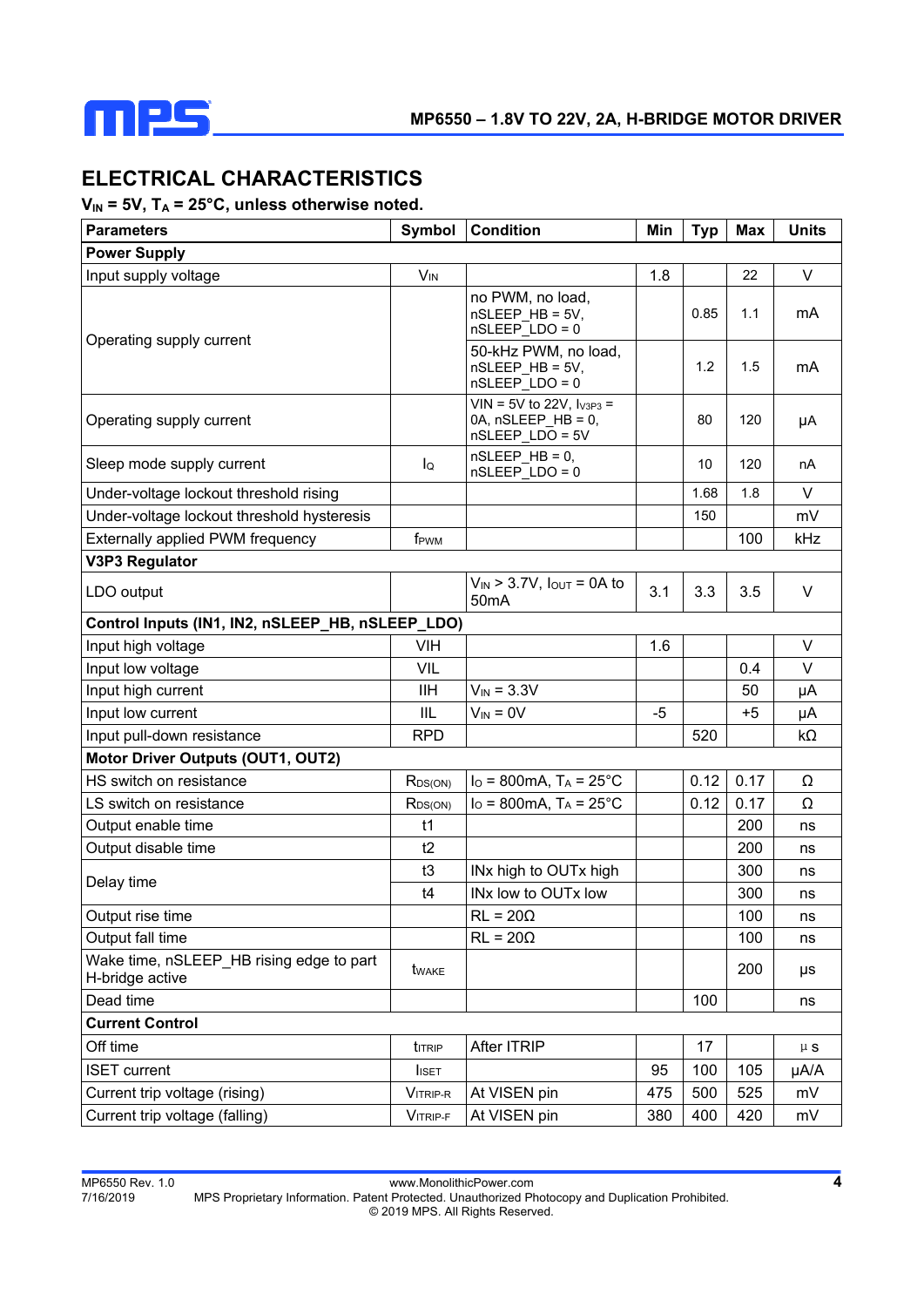

# **ELECTRICAL CHARACTERISTICS** *(continued)*

## V<sub>IN</sub> = 5V, T<sub>A</sub> = 25°C, unless otherwise noted.

| <b>Parameters</b>               | Symbol                      | <b>Condition</b>         | Min | Typ | Max  | <b>Units</b> |
|---------------------------------|-----------------------------|--------------------------|-----|-----|------|--------------|
| <b>VISEN Output</b>             |                             |                          |     |     |      |              |
| Output voltage accuracy         | $\Delta$ $V$ visen          | $V_{\text{ISET}} > 0.1V$ | -5  |     | $+5$ | $\%$         |
| <b>Protection Circuits</b>      |                             |                          |     |     |      |              |
| <b>Current limit</b>            | <b>I</b> OCP                |                          | 4   | 5   | 6    | Α            |
| OCP retry time                  | tocr                        |                          |     | 2.5 |      | ms           |
| Thermal shutdown threshold (6)  | $\mathsf{T}_{\mathsf{TSD}}$ |                          |     | 160 |      | $^{\circ}$ C |
| Thermal shutdown hysteresis (6) |                             |                          |     | 25  |      | °C           |

#### **Note:**

6) Guaranteed by design.



**Figure 1: Input/Output Timing**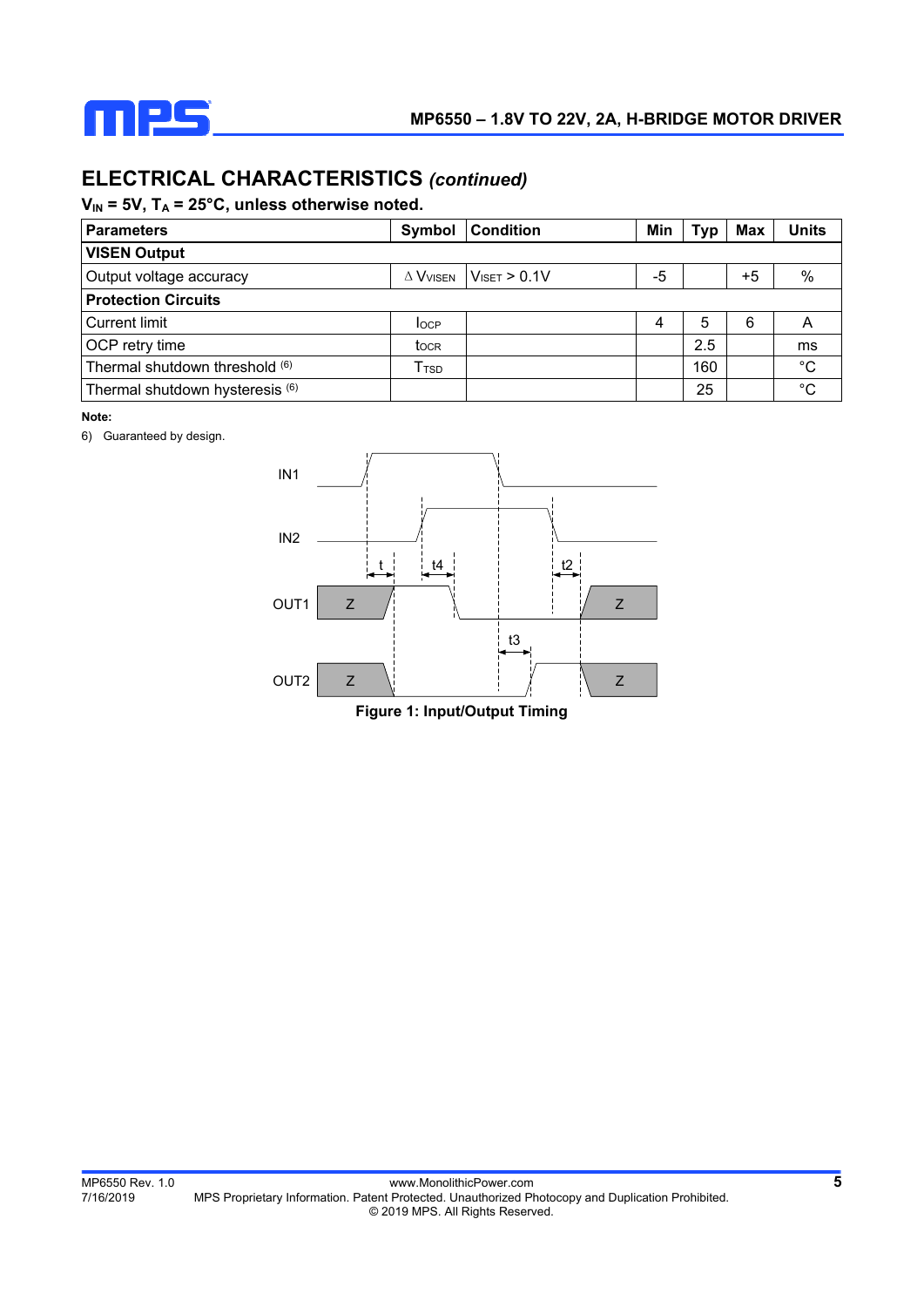

# **TYPICAL CHARACTERISTICS**



MP6550 Rev. 1.0<br>T/16/2019 MPS Proprietary Information. Patent Protected. Unauthorized Photocopy and Duplication Prohibited. MPS Proprietary Information. Patent Protected. Unauthorized Photocopy and Duplication Prohibited. © 2019 MPS. All Rights Reserved.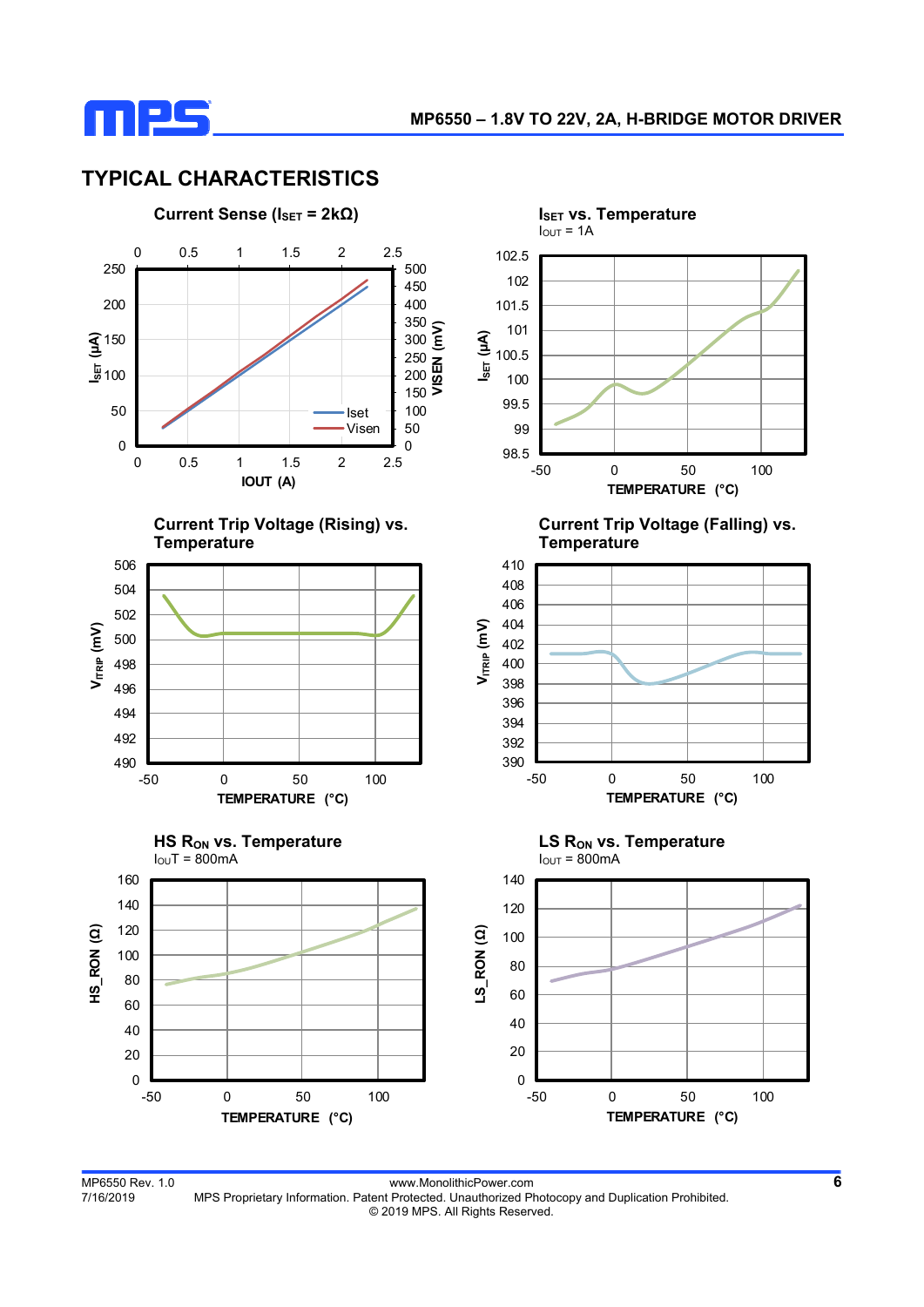

# **TYPICAL CHARACTERISTICS** *(continued)*

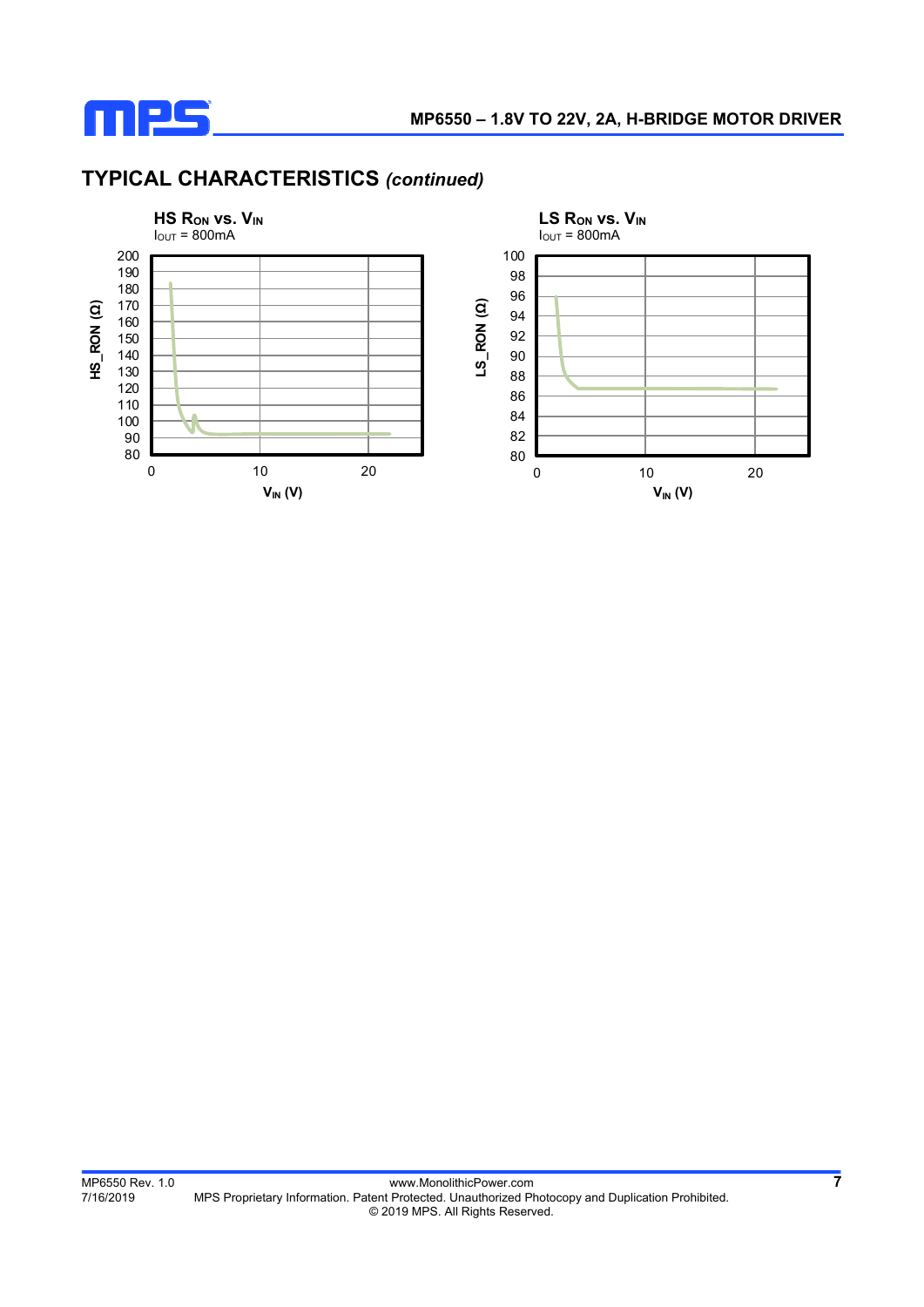

# **TYPICAL PERFORMANCE CHARACTERISTICS**

IN1 = H, IN2 = L, V<sub>IN</sub> = 5V, load =  $2Ω + 700µH$ 

**VIN = 5V, TA = 25°C, unless otherwise noted.**



mnnnnnnn

 **VIN Shutdown** 







**CH1: OUT1 5V/div. CH2: VIN 5V/div.** 

**CH3: VISEN 200mV/div. CH4: IO 500mA/div.**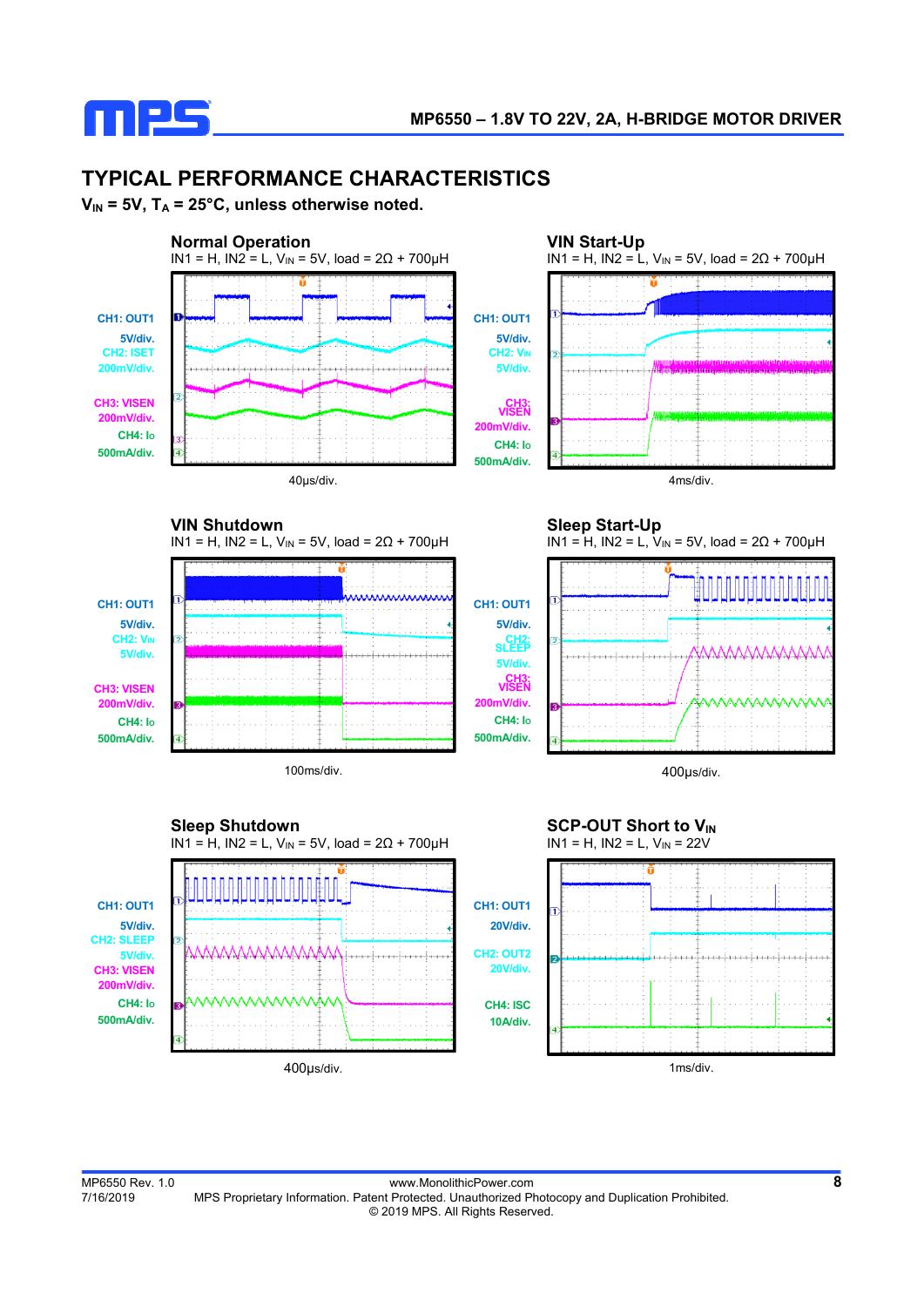

# **TYPICAL PERFORMANCE CHARACTERISTICS** *(continued)*

 $V_{IN}$  = 5V,  $T_A$  = 25°C, unless otherwise noted.

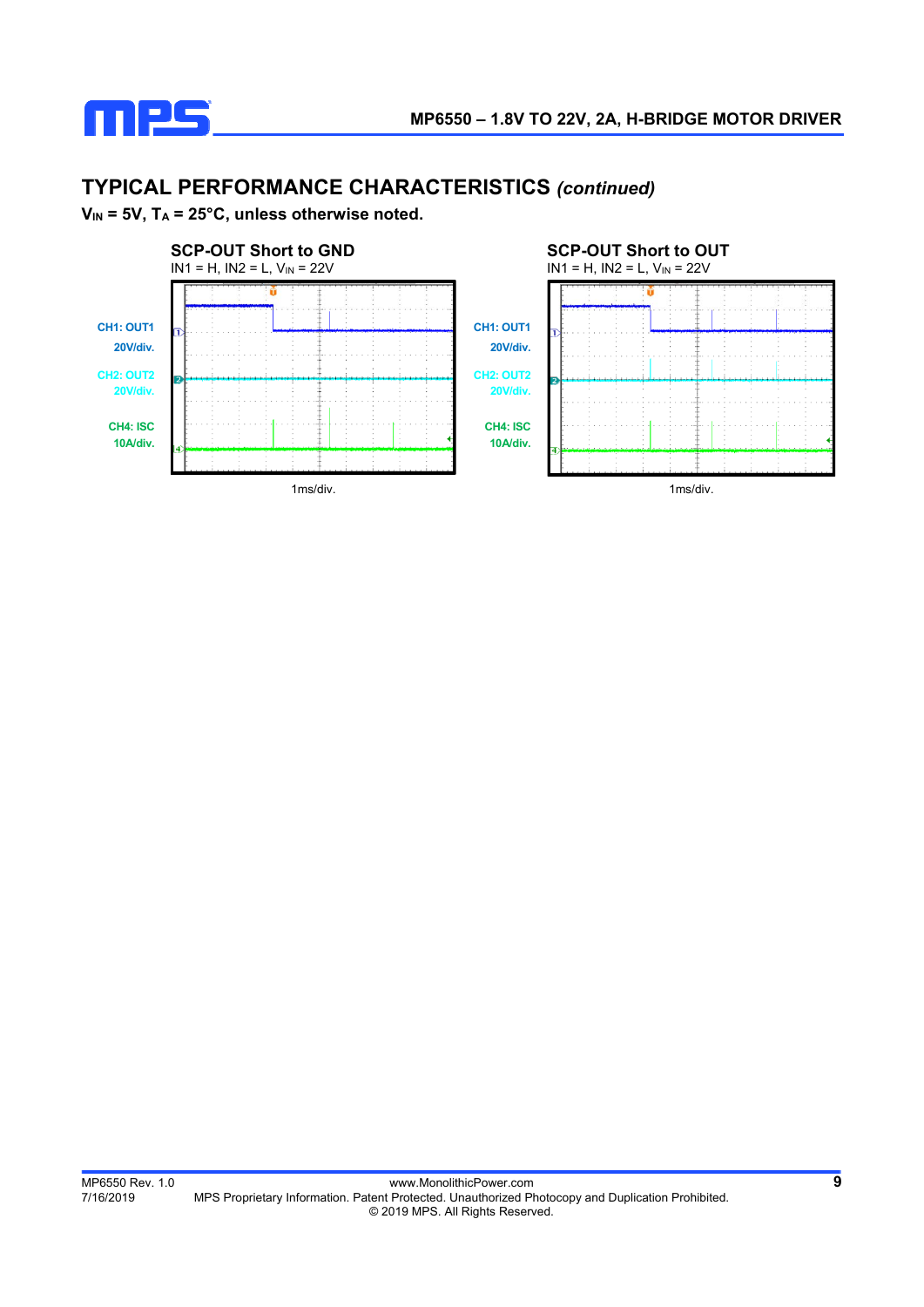

# **SINGLE-CHANNEL BLOCK DIAGRAM**



**Figure 2: Single-Channel Block Diagram**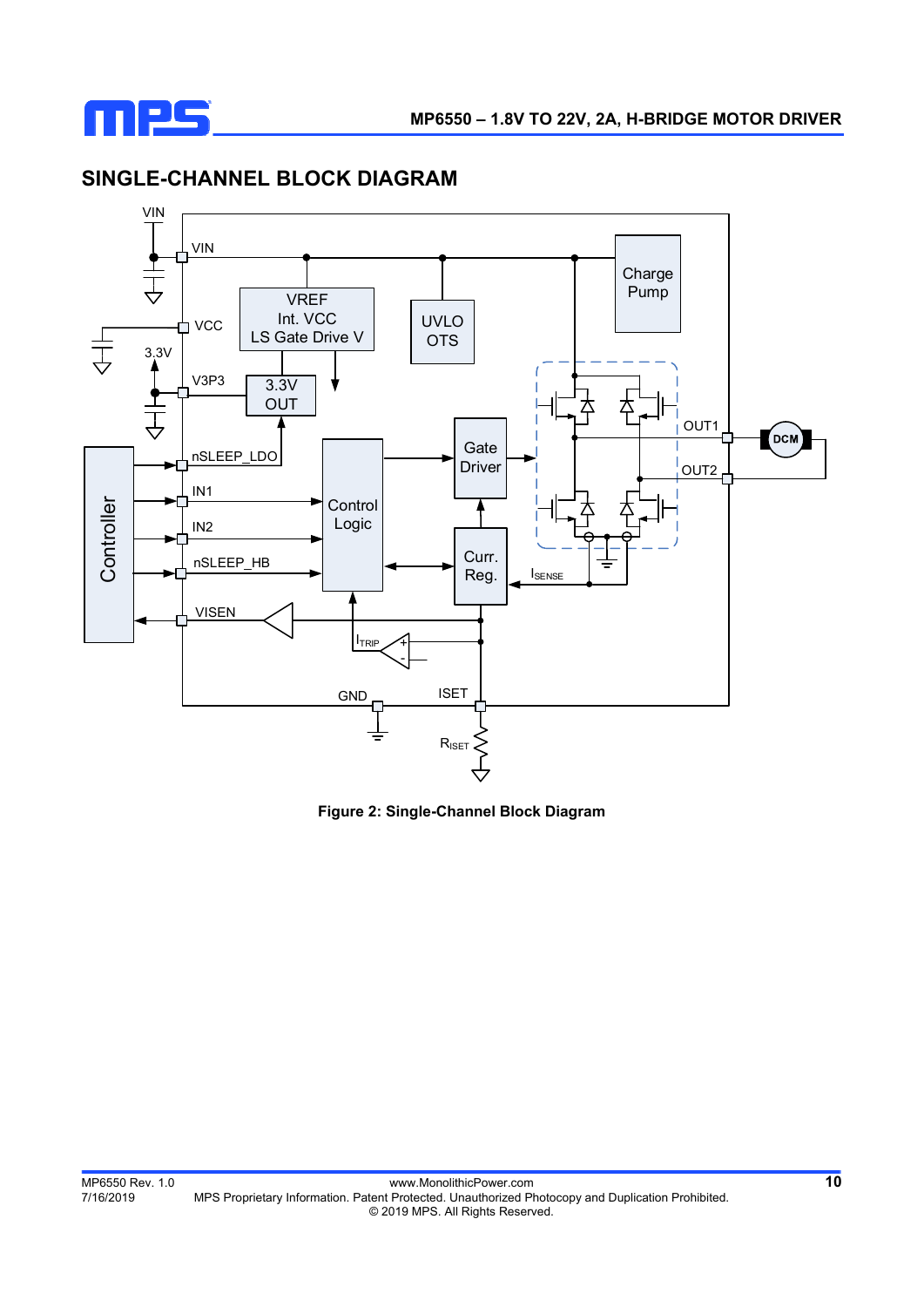

# **OPERATION**

## **Bridge Control**

The MP6550 is controlled using a PWM input interface, which is compatible with industrystandard devices. Each output is controlled by a corresponding input pin.

The following table shows the logic for the MP6550:

|  |  |  |  |  | Table 1: Input Logic Truth Table |
|--|--|--|--|--|----------------------------------|
|--|--|--|--|--|----------------------------------|

| IN <sub>1</sub> | IN2 | OUT <sub>1</sub> | OUT <sub>2</sub> | <b>Function</b><br>(DC Motor) |
|-----------------|-----|------------------|------------------|-------------------------------|
|                 |     | 7                | Ζ                | Coast                         |
|                 |     |                  |                  | Reverse                       |
|                 |     |                  |                  | Forward                       |
|                 |     |                  |                  | <b>Brake</b>                  |

Table 2 shows the recommended PWM input control for a DC motor driver.

|            | IN <sub>2</sub><br>IN <sub>1</sub> |            | OUT1<br>OUT <sub>2</sub> |   | <b>Function</b><br>(DC Motor) |            |
|------------|------------------------------------|------------|--------------------------|---|-------------------------------|------------|
| н          |                                    | <b>PWM</b> |                          | н |                               | Forward    |
|            |                                    |            | н                        |   |                               | Slow decay |
|            |                                    |            |                          |   | Н                             | Reverse    |
| <b>PWM</b> |                                    |            |                          |   |                               | Slow decay |

## **Table 2: PWM Input Control**

#### **Current Sensing**

The current flowing in the two low-side MOSFETs is sensed with an internal currentsensing circuit. A voltage proportional to the output current is sourced on the VISEN pin.

The VISEN output voltage scaling is set by a resistor connected between the ISET pin and ground. For 1A of output current, 100µA of current is sourced into the resistor connected to VISEN. For example, if a 5kΩ resistor is connected between ISET and ground, the output voltage on the VISEN pin will be 0.5V/A of output current.

Current is sensed any time one of the low-side MOSFETs is turned on, including during slow decay (brake) mode.

The load current applied to the VISEN pin should be kept below 2mA, with no more than 500pF of capacitance.

## **Current Limit / Regulation**

The current in the outputs is limited using constant-off-time PWM (pulse-width modulation) control circuitry. Figure 3 shows this operation.



Initially, a diagonal pair of MOSFETs turns on and drives current through the load. The current increases in the load, which is sensed by the internal current-sense circuit.

If the load current reaches the current trip threshold, the H-bridge switches to slow decay mode, and the two low-side MOSFETs turn on.

After a fixed off time  $(t_{\text{ITRIP}})$ , if the load current has fallen at least 20% below the current limit threshold, the FETs are re-enabled and the cycle repeats. If the current remains above this level, the off time is extended until the current falls to 20% below the current limit threshold.

The current limit threshold is reached when the VISEN pin reaches 0.5V. For example, with a 5kΩ resistor from ISET to ground, the VISEN voltage is about 0.5V/A of output current. So when the current reaches 1A, the VISET pin voltage reaches 0.5V, and a current trip occurs.

During current regulation, the nFAULT pin is not activated.

#### **Blanking Time**

There is often a current spike during start-up due to the body diode's reverse-recovery current or the shunt capacitance of the load. This current spike requires filtering to prevent it from erroneously shutting down the high-side MOSFET. An internal fixed blanking time  $(t_{\text{OCPD}})$ blanks the output of the current sense comparator when the outputs are switched. This blanking time also sets the minimum on time for high-side MOSFET.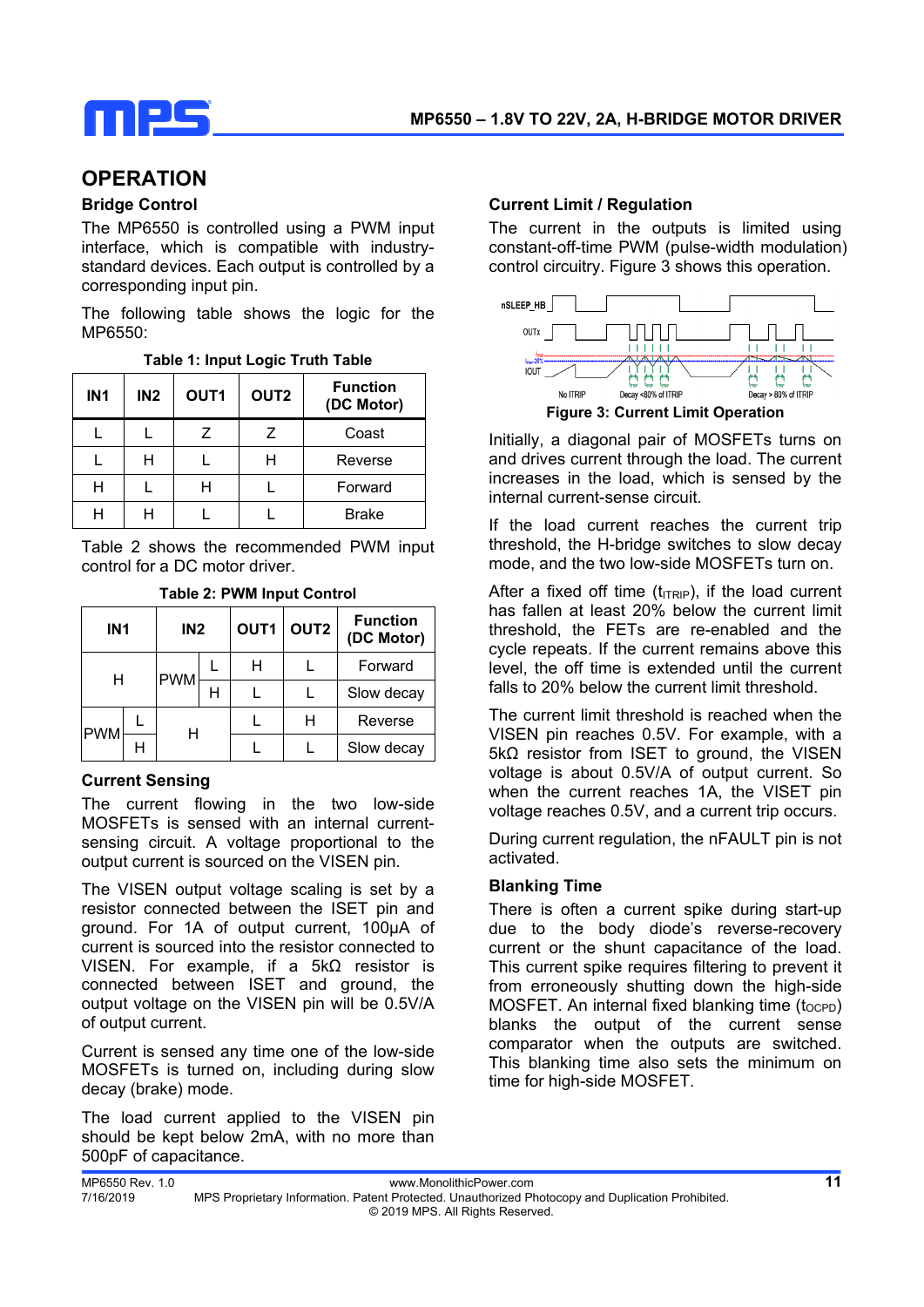# IPS

#### **nSLEEP Operation**

The MP6550 has one H-bridge driver and a 3.3V reference output, which can be separately put into a low-power sleep state. Driving nSLEEP\_HB low turns the H-bridge outputs off and disables all related internal circuits, including the gate drive charge pump. All inputs are ignored when nSLEEP\_HB is active low. Driving nSLEEP\_LDO low disables the 3.3V regulator. When waking up from sleep mode, some time needs to pass before the outputs will operate.

## **Protection Circuits**

The MP6550 is fully protected against undervoltage, over-current, and over-temperature events.

## **Over-Current Protection (OCP)**

The MP6550 has internal overload and shortcircuit protection. The currents in both the highside and low-side MOSFETs are measured and if the current exceeds the current limit, all MOSFETs in the H-bridge are turned off. After approximately 1ms, the bridge is automatically re-enabled.

## **Thermal Shutdown (TSD)**

Thermal monitoring is also integrated into the MP6550. If the die temperature exceeds 160°C, all switches turn off. Once the die temperature has fallen to a safe level, operation resumes automatically.

## **Under-Voltage Lockout (UVLO)**

If at any time the voltage on the VIN pin falls below the under-voltage lockout (UVLO) threshold voltage, all circuitry in the device is disabled and the internal logic is reset. Normal operation resumes when VIN exceeds the UVLO threshold.